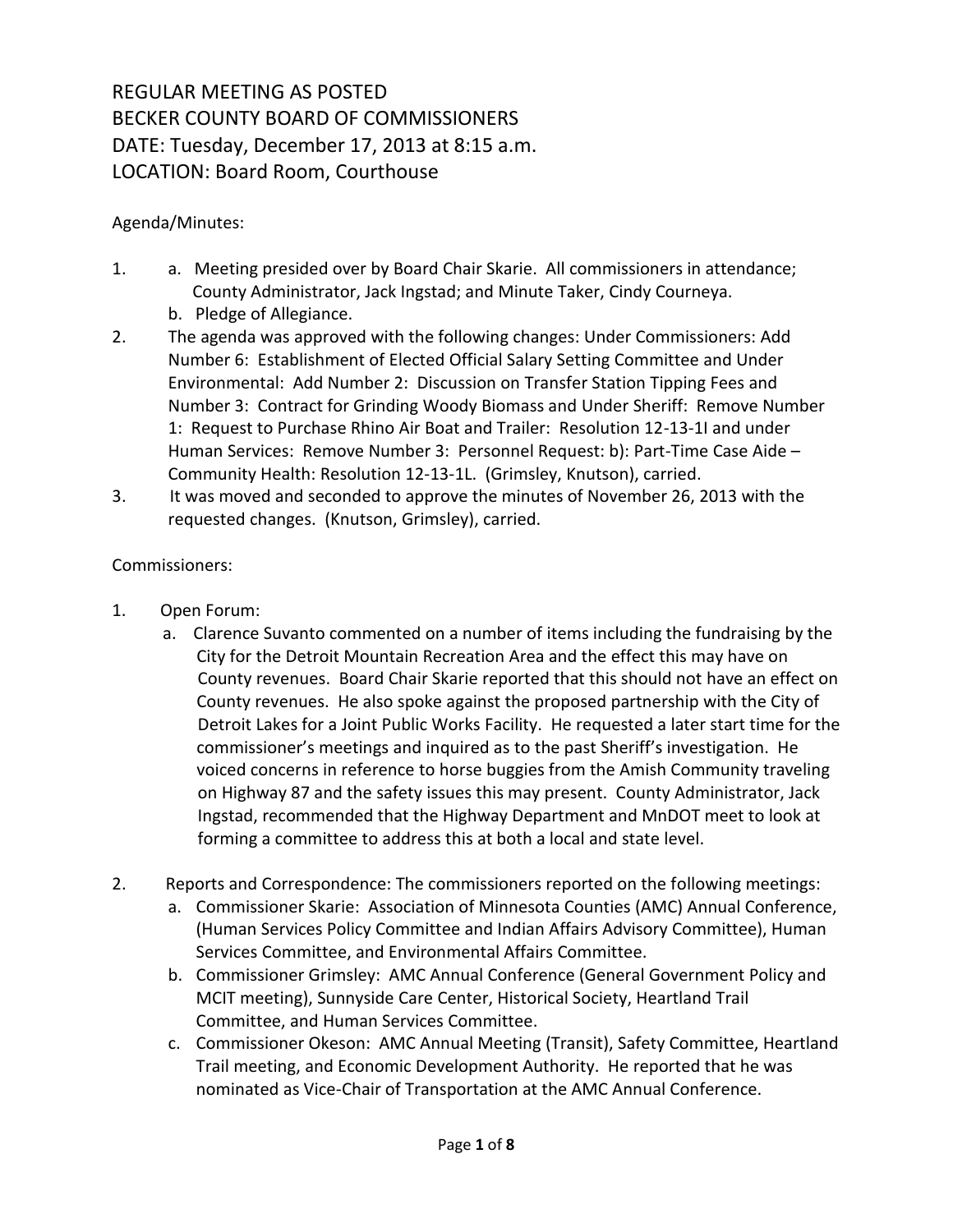- d. Commissioner Knutson: Three separate meetings with PLMSWA, Environmental Affairs Committee, and Tri-Powers meeting.
- e. Commissioner Nelson: AMC Annual Meeting (MRCC meeting), Sunnyside, Highway, and Economic Development Authority. He also noted that he received a phone call from a constituent who voiced frustration with the slow response time and lack of adequate assistance provided to him/her by the Human Services Department.
- 3. Appointments
	- a. Commissioner Nelson noted that he has received a list of upcoming appointments needed in January 2014 for Planning and Zoning from Patty Swenson.
- 4. It was moved and seconded to approve Resolution 12-13-1A, to approve the Commissioner's salaries for 2014, without an increase from 2013, and with the per diem for meeting attendance, other than regular Commissioner's meetings, to remain at \$60, with meetings over 4 hours at \$85, and with a change to said resolution to reflect the salaries remaining at \$22,137, and for the Board Chair to receive \$600 more at \$22,737. (Grimsley, Nelson), carried.
- 5. It was moved and seconded to approve Resolution 12-131B, to approve the Becker County Board of Commissioner's schedule of meetings for 2014, as presented. (Okeson, Knutson), carried.
- 6. It was moved and seconded to approve establishing the Elected Official Salary Setting Committee, using the Finance Committee members to include the two commissioners currently on the committee, Commissioner Skarie and Commissioner Okeson. (Knutson, Grimsley), carried.

2014 Final Budget/Levy Resolution: Resolution 12-13-1C: County Administrator, Jack Ingstad and Auditor-Treasurer, Ryan Tangen presented:

- 1. The Final Budget and Levy Resolution (Resolution 12-13-1C) was presented and it was reported that the final budget and levy has not changed since the last presentation was made, with the levy at \$18,549,962.
- 2. The Economic Development Authority (EDA) budget has decreased by \$15,000, with an estimated tax levy of \$160,748.
- 3. A List of Administrative Rules (Exhibit A), compiled by staff and department heads was presented. This list was designed to provide the County Administrator the authority to approve and/or execute various types of transactions, requests, and decisions in reference to Personnel and Operational issues, through the authority granted from the County Commission.
- 4. A Position Allocation List (Exhibit B) was also presented to the Board providing a detailed breakdown of positions approved by the Board, to be included in the budget for 2014. A resolution will be presented to the Board when adding a new position but the allocation list will be referred to at the time the request to hire is made.
- 5. A Line Item Budget (Exhibit C) was presented and a brief discussion was held noting that the Human Services budget was broken down and provided in detail. Commissioner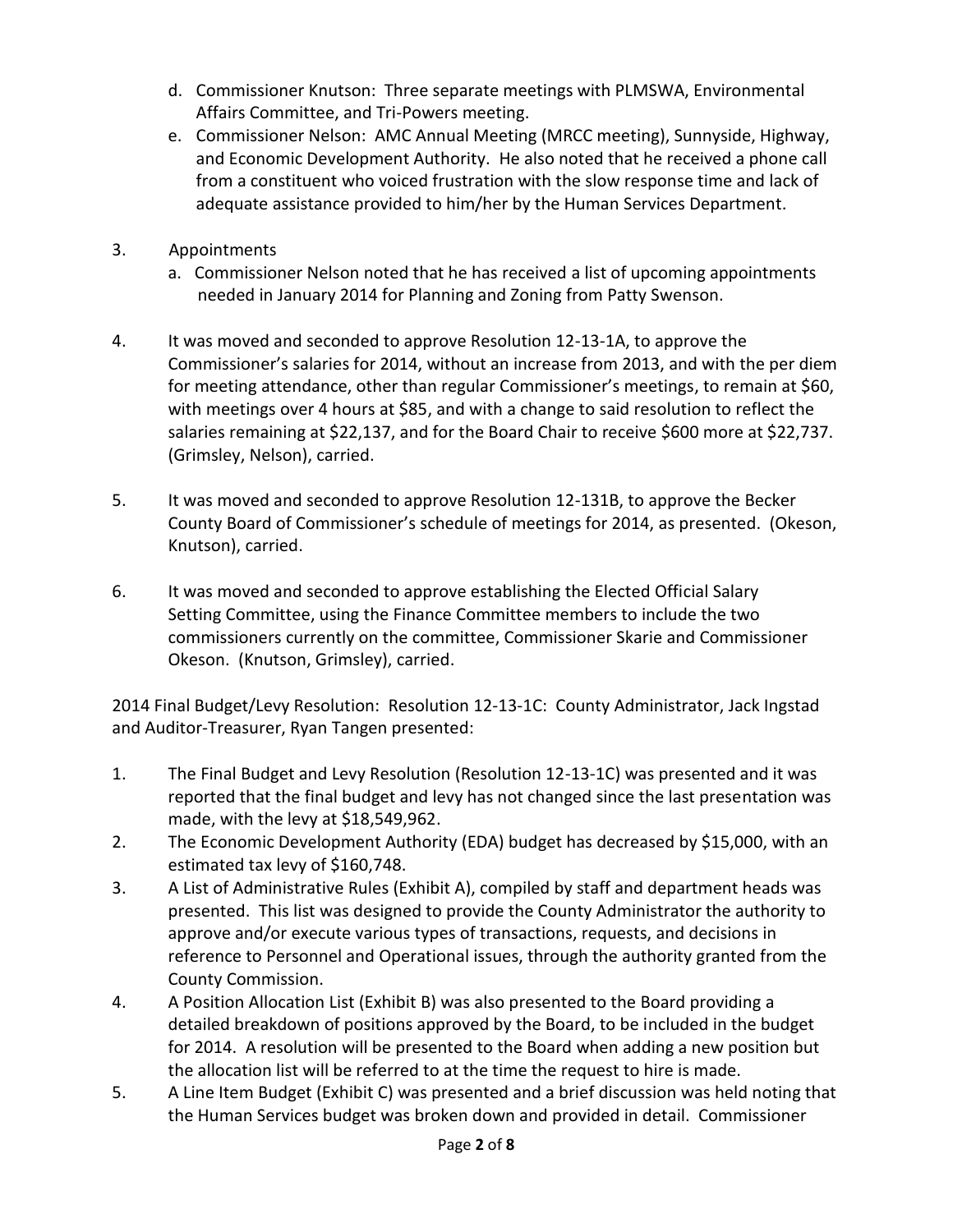Nelson suggested that in the future, it would be helpful to provide funding information as well. It was noted that the budget planning process for 2014 was very transparent, including discussion on the Reserves.

- 6. County Administrator, Jack Ingstad, reported that in January the Board will be provided a PDF version and hard copy of the Final Budget, which will also include other items such as employee suggestions and budget narratives from the Department Heads.
- 7. It was moved and seconded to approve Resolution 12-13-1C, to approve the Final Budget for 2014, as presented, setting the levy at \$18,549,962 with the EDA District Levy at an estimated \$160,748 and to approve Exhibits A, B, and C, as presented, with the requested change in said resolution referencing Exhibit A (Number 4), by removing the verbage, "showing additional budgetary assumptions, and". (Nelson, Knutson), carried.

Auditor-Treasurer: Ryan Tangen presented:

- 1. It was moved and seconded to approve Resolution 12-13-1N, approving the Gambling Application for Exempt Permit to conduct a Raffle for the Sanford Health Foundation North, on January 25, 2014 at Roadhouse Bar & Grill, 11740 Co. Highway 5, Lake Park, MN 56554, in Cormorant Township. (Nelson, Okeson), carried.
- 2. It was moved and seconded to approve the band and grade change to C51-0 for the hiring of the Fiscal Supervisor position. (Nelson, Grimsley), carried.
- 3. It was moved and seconded to approve the Office Structure for the Auditor-Treasurer's office, as presented. (Knutson, Grimsley), carried.
- 4. It was moved and seconded to approve Resolution 12-13-1J, to adopt the categories for GASB 54 Fund Balance Commitments and estimated amounts as outlined in said resolution, and with the final amounts being determined after year-end activities are completed. (Nelson, Okeson), carried.

Finance Committee: Ryan Tangen presented:

- 1. It was moved and seconded to approve the regular claims, over-90 day claims, and Auditor's Warrants as follows:
	- a. Over 90 Days:
		- i. Mark's Electric in the amount of \$119.00, due to late billing.
		- ii. Rolyan Buoys in the amount of \$738.51, due to late billing.
	- b. Auditor's Warrants:
		- i. 11/26/2013 in the amount of \$8,592,910.86
		- ii. 12/03/2013 in the amount of \$22,814.77
		- iii. 12/05/2013 in the amount of \$150.00
		- iv. 12/10/2013 in the amount of \$56,231.94
		- v. 12/11/2013 in the amount of \$264,218.66

(Nelson, Okeson), carried.

2. It was moved and seconded to accept the Cash Comparison and Investment Summary for October 2013, as presented. (Grimsley, Knutson), carried.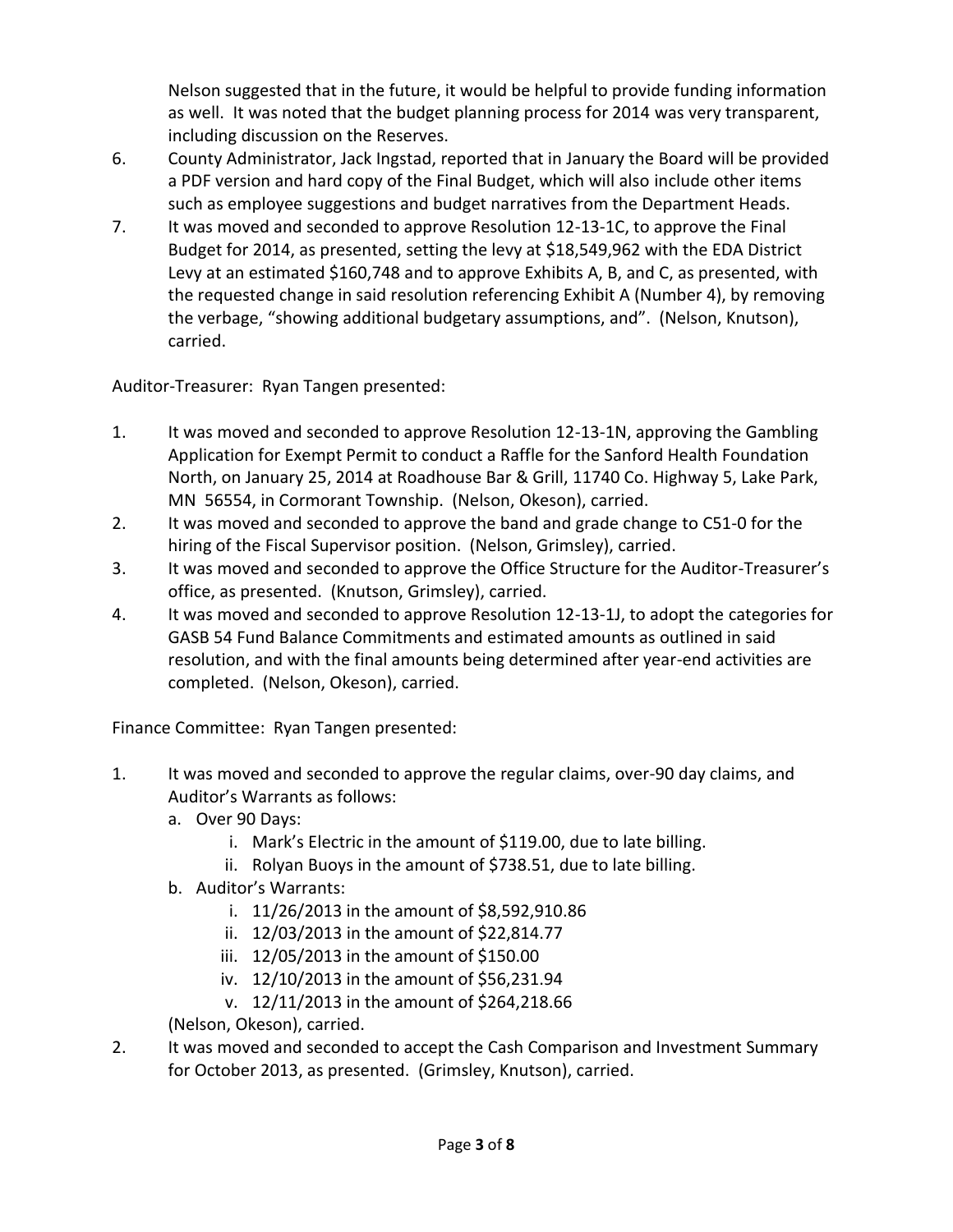3. It was moved and seconded to approve Resolution 12-13-1M, to approve the set of guidelines to be used in determining the Voluntary Employees' Beneficiary Association (VEBA) Contributions, as outlined in said resolution. (Okeson, Knutson), carried.

Assessor: Abatements: Steve Carlson presented:

- 1. It was moved and seconded to approve the following abatements, as presented:
	- a. PIN # 06.8298.010 in Cormorant Township in the amount of \$12.00 due to the wrong person was assessed;
	- b. PIN # 06.8830.000 in Cormorant Township in the amount of \$14.00 due to the wrong person was assessed;
	- c. PIN # 12.8025.000 in Forest Township in the amount of \$26.00 due to the porch and desk were incorrectly assessed;
	- d. PIN # 23.8004.000 in Riceville Township in the amount of \$22.00 due to a duplicate assessment, mobile also on RE 23.0004.001;
	- e. PIN # 28.8173.000 in Shell Lake Township in the amount of \$8.00 due to a deck was incorrectly assessed;
	- f. PIN # 28.8178.000 in Shell Lake Township in the amount of \$20.00 due to a duplicate assessment of parcel 28.803.000. (Nelson, Knutson), carried.

Lifesaver Award Presentation to Becker County Deputy Jon Peterson: Sheriff Kelly Shannon presented:

1. Commissioner John Okeson presented an overview of the Lifesaver Award and the criteria used to determine eligibility in receiving the award. Sheriff Kelly Shannon presented the Becker County Lifesaver Award to Deputy Jon Peterson for his selfless and quick lifesaving response to an incident on August  $16<sup>th</sup>$  involving a possible attempted suicide. He removed the unresponsive person from the residence where there was a strong odor of natural gas and then called Life Flight, ultimately saving the person's life. It was noted that Deputy Jon Peterson has been with the Sheriff's office for less than 6 months at the time of the incident and that Sgt. Ty Warren nominated Deputy Peterson for the Becker County Lifesaver Award.

State of the County Address: Board Chair Skarie presented:

1. Board Chair, Commissioner Don Skarie presented the State of the County address highlighting the economic condition of the County, with unemployment at 4.1 percent, well below the state average, and Becker County remaining financially strong with more than \$20 million in County reserves and a bond rating of AA-. In fulfilling the mission of Becker County, he attributed the outstanding customer service provided by staff and the County's \$42 million 2014 priority-based budget, which will improve County services while decreasing the property tax levy. He noted the accomplishments for 2013 and the priorities for the coming year and into the future for Becker County. He thanked the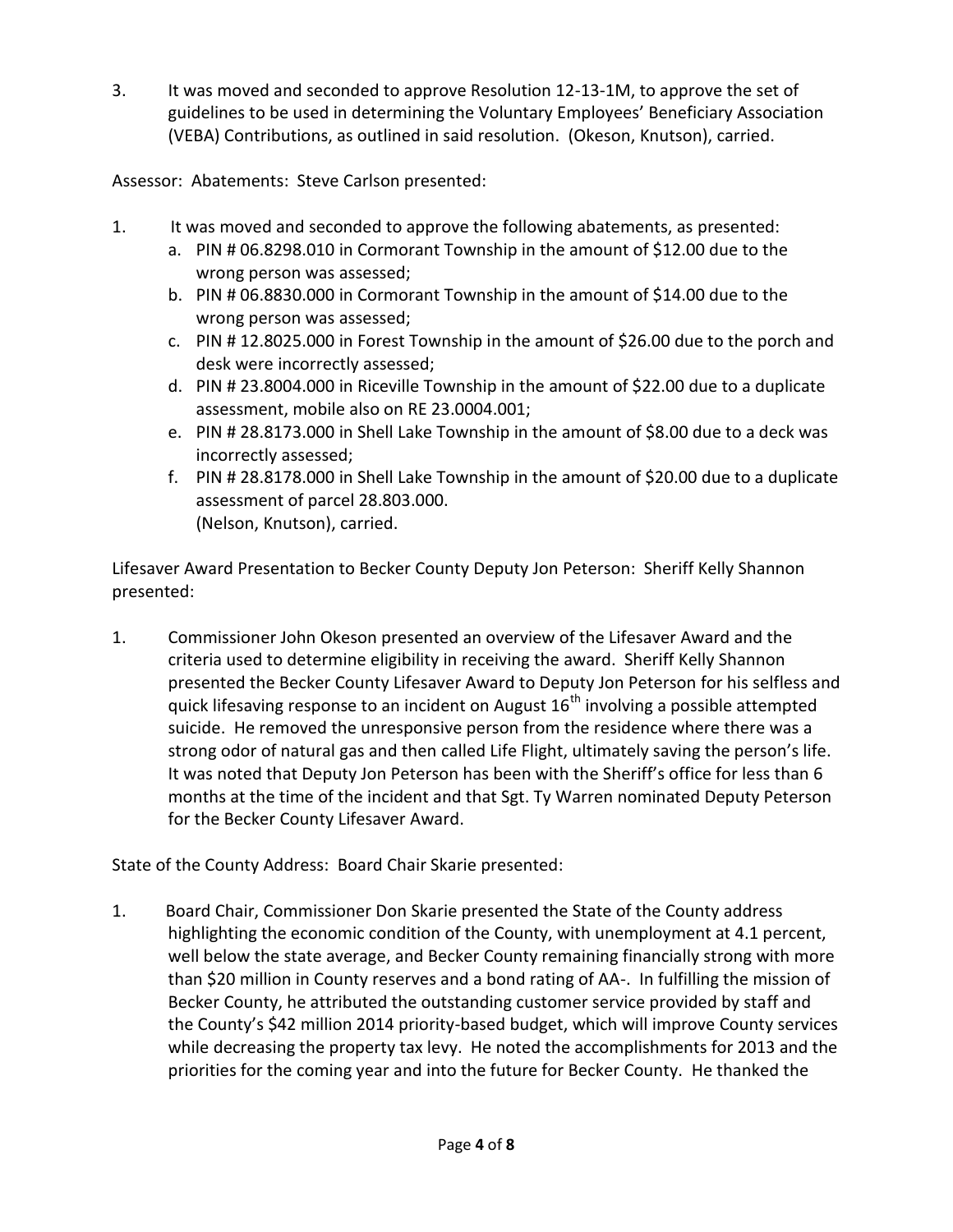County Administrator, Jack Ingstad, for assisting the County in moving forward. He also thanked each of the Board members for their dedication and participation in County operations for 2013.

The meeting recessed for the annual Holiday Tea.

Planning and Zoning: Patty Swenson presented:

- 1. It was moved and seconded to concur with the Planning Commission (December 16, 2013), to approve the request as submitted by Central Specialties, Inc., on behalf of Dean and Janice Haverkamp, for a Conditional Use Permit (CUP) for a Site Operations Plan to allow aggregate extraction/mining and processing including crushing, screening, washing, and storage, on an as needed basis for area road construction projects in an Agricultural Zone, with the project located at Field N of 19172 – 230<sup>th</sup> Avenue in Audubon Township, as it will not be detrimental to the neighborhood. (Knutson, Okeson), carried.
- 2. It was moved and seconded to concur with the Planning Commission (December 16, 2013), to approve the request as submitted by Kendall Nygard, for a preliminary plat consisting of five (5) lots, with the project located at  $34191 - 323<sup>rd</sup>$  Avenue in Maple Grove Township, as it would not be detrimental to the character of the neighborhood. (Okeson, Knutson), carried.
- 3. The next informational meeting is scheduled for Thursday, January 16, 2013 at 8:00 a.m. in the Third Floor Meeting Room of the Courthouse.

SMART Presentation (Safe, Multi-Modal, Active, Responsible Transportation) Presentation: Ryan Tangen and Jim Olson presented:

1. An overview of the proposal to implement a  $\frac{1}{2}$  cent sales tax to fund county, city and township transportation projects over the next ten years was provided, with a request to the Board for direction. Discussion was held with comments from City Administrator, Bob Louiseau, and the public. County Administrator, Jack Ingstad, noted that staff have requested that two (2) commissioners serve on the committee to define and set priorities. Following, a public hearing will be scheduled and then a return to the Board with additional information. It was the consensus of the Board to nominate two (2) commissioners to the committee at the next meeting on January 7, 2014.

Support of Clay/Becker County Veteran's Treatment Court: Resolution 12-13-1D: Becker County Attorney, Mike Fritz, Judge Lawson from Clay County, Don Kautzmann, Veteran's Treatment Court Coordinator, and Lauri Brooke, Becker County Veteran's Service Officer presented:

1. Staff has completed the required national training to begin the Clay/Becker Veterans Treatment Court. The Judicial Court requires a resolution of support from Becker County. It was moved and seconded to approve Resolution 12-13-1D, that the County of Becker certifies that the Clay/Becker Veterans Treatment Court being located within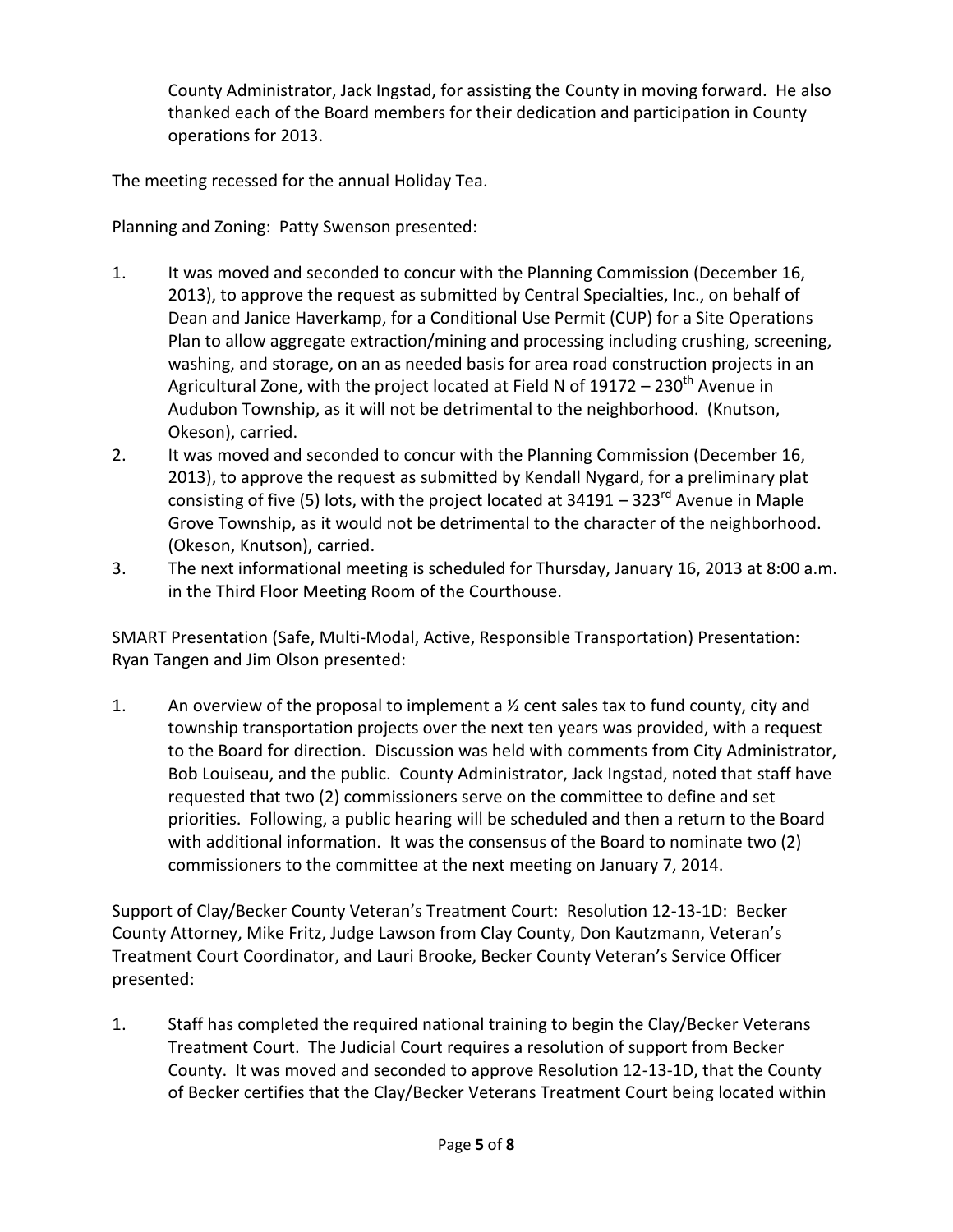our jurisdiction, has Becker County's approval to begin a Veterans Treatment Court. (Okeson, Grimsley), carried.

Human Services: Nancy Nelson presented:

- 1. It was moved and seconded to approve the MNSure Agreement as presented, for Becker County to provide Navigator and In-Person Assistance to individuals in the completion of the MNSure Application, with reimbursement of \$70.00 per applicant, per successful enrollment into a qualified health plan. (Grimsley, Skarie), carried.
- 2. It was moved and seconded to approve the contracts and/or agreements as follows:
	- a. Lutheran Social Services of Minnesota for Family Based Services with the total cost of the contract not to exceed \$482,000;
	- b. The Village for Family Based Crisis Services in the amount of \$81,291.00, with \$75,600 for Intensive In-Home Therapy and \$5,691.00 for 0-3 mental health diagnostic assessments;
	- c. Renewal of the Family Resource Center contract for relative search activities, to be reimbursed at \$50.00 per hour up to a maximum of \$80,000;
	- d. Lakes Crisis and Resource Center/Positive Connections Parenting Time Program for supervised visitations, mentoring or exchanges for families referred by BCHS Children's Services Unit, with the amount of the agreement not to exceed \$200,000.00;
	- e. West Central Regional Family Group Decision-Making Collaborative agreement between the counties of Becker, Clay, Crow Wing, Grant, Morrison, Norman, Otter Tail, Pope, Todd, Wadena and Wilkin Counties and the White Earth Tribal Services and Family Resource Center for calendar year 2014, with the amount of the contract not to exceed \$144,000.00 and to cover the coordination and facilitation of Family Group Decision Making;
	- f. Child and Teen Checkup Administrative Services Budget Agreement for 2014 for child and teen checkups, with the budget request at \$94,976.00. (Grimsley, Okeson), carried.
- 3. It was moved and seconded to approve the Joint Powers Agreement between the Counties of Becker, Clay, Otter Tail, and Wilkin to establish a Joint Entity Community Health Board, as presented, with a change made on Page 2, under Section IV – Governing Board Composition, Appointment of Terms, under A.2., to read, "One at Large community member shall be appointed by the governing boards of each of the Joint Participants, those being Becker, Clay, Otter Tail, and Wilkin Counties". (Grimsley, Nelson), carried.
- 4. It was moved and seconded to approve the Addendum to the Stellher Human Services Contract to increase the contract by \$13,170 for this calendar year, to cover Children's Therapeutic Support Services and Respite Care. (Grimsley, Knutson), carried.
- 5. It was moved and seconded to approve Resolution 12-13-1K, to approve the hiring of one (1) part-time Nurse and one (1) part-time Social Worker for the implementation of the MNChoices Program. (Grimsley, Skarie), carried.
- 6. It was moved and seconded to approve the Human Services Claims for Human Services, Community Health, and Transit. (Okeson, Knutson), carried.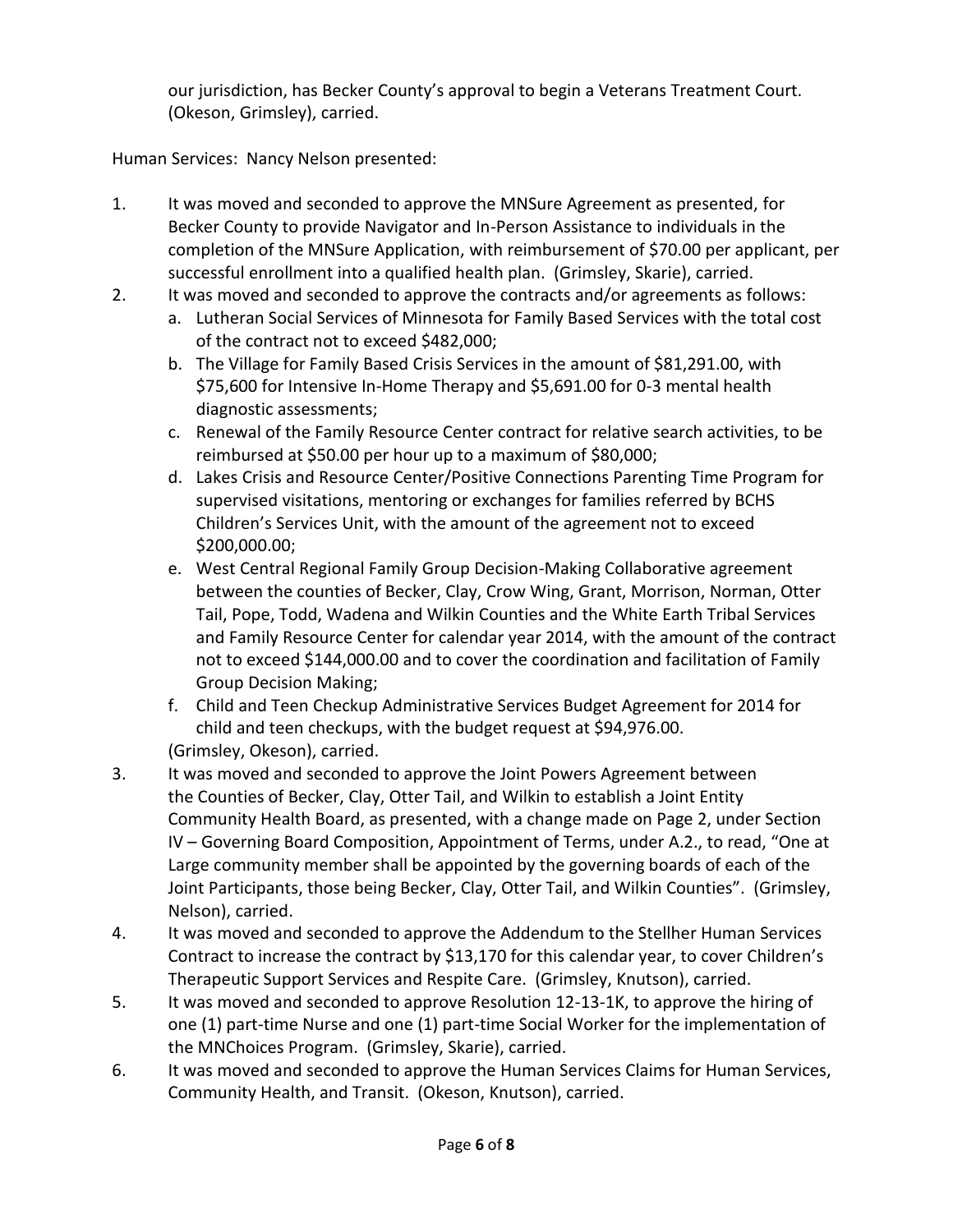Environmental: Steve Skoog presented:

- 1. It was moved and seconded to approve the 2014 Solid Waste Hauler Licenses, upon each applicant fulfilling all licensing requirements of the Becker County Solid Waste Ordinance. (Nelson, Knutson), carried.
- 2. It was moved and seconded to approve a two-day experimental brush grinding of wood biomass, as discussed, and if specifications are met, to enter into a contract with a wood fuel buyer. (Nelson, Knutson), carried.
- 3. It was moved and seconded to delay the implementation of the changes for the Transfer Station Tipping Fees as previously approved, until April 1, 2014 for compacted commercial haulers, due to timeliness. (Knutson, Grimsley), carried.

Highway: Jim Olson presented:

- 1. It was moved and seconded to approve Resolution 12-13-1E, to authorize and direct the County Engineer to purchase, off State bid, a 2015 International Tandem Plow truck chassis with all applicable plowing equipment, for a total of \$182,464 (tax included on chassis and includes \$30,000 trade-in of 2003 plow truck), and as outlined in said resolution. (Nelson, Okeson), carried.
- 2. It was moved and seconded to approve Resolution 12-13-1F, to authorize and direct the County Engineer to purchase one 2014 John Deere 644K Wheel Loader for a total of \$132,560 (exempt from sales tax), and to order the loader before January 1, 2014, as per the capital outlay request. (Okeson, Nelson), carried.
- 3. It was moved and seconded to approve Resolution 12-13-1G, to authorize and direct the County Engineer to purchase Navistar ServiceMaxx Engine Software and Laptop Computer, at an amount of \$2,952 (tax included) with a \$310 annual renewal fee after the first year, which will include all necessary updates for the purposes of maintaining the County plow truck fleet. (Okeson, Nelson), carried.
- 4. It was moved and seconded to approve Resolution 12-13-1H, to adopt the Becker County Highway Department 2014-2018 Five Year Construction Improvement Plan as was presented to the public and as outlined in said resolution and hereby approved as attached. (Knutson, Okeson), carried.

Becker County Soil & Water Conservation District (SWCD): Peter Mead and Marsha Watland presented:

- 1. It was moved and seconded to approve the FY 2014 & 2015 State of Minnesota, Board of Water and Soil Resources, Natural Resources Block Grant Agreement in the amount of \$68,047. (Nelson, Knutson), carried.
- 2. It was moved and seconded to add to the agenda, the Becker County Agricultural Inspector's 2013 Annual Report and Workplan Summary. (Nelson, Knutson), carried.
- 3. Marsha Watland from the SWCD presented an overview of the 2013 Annual Report and Workplan Summary and requested approval of the report.
- 4. It was moved and seconded to approve the Becker County Agricultural Inspector's 2013 Annual Report and Workplan Summary, as presented. (Nelson, Knutson), carried.